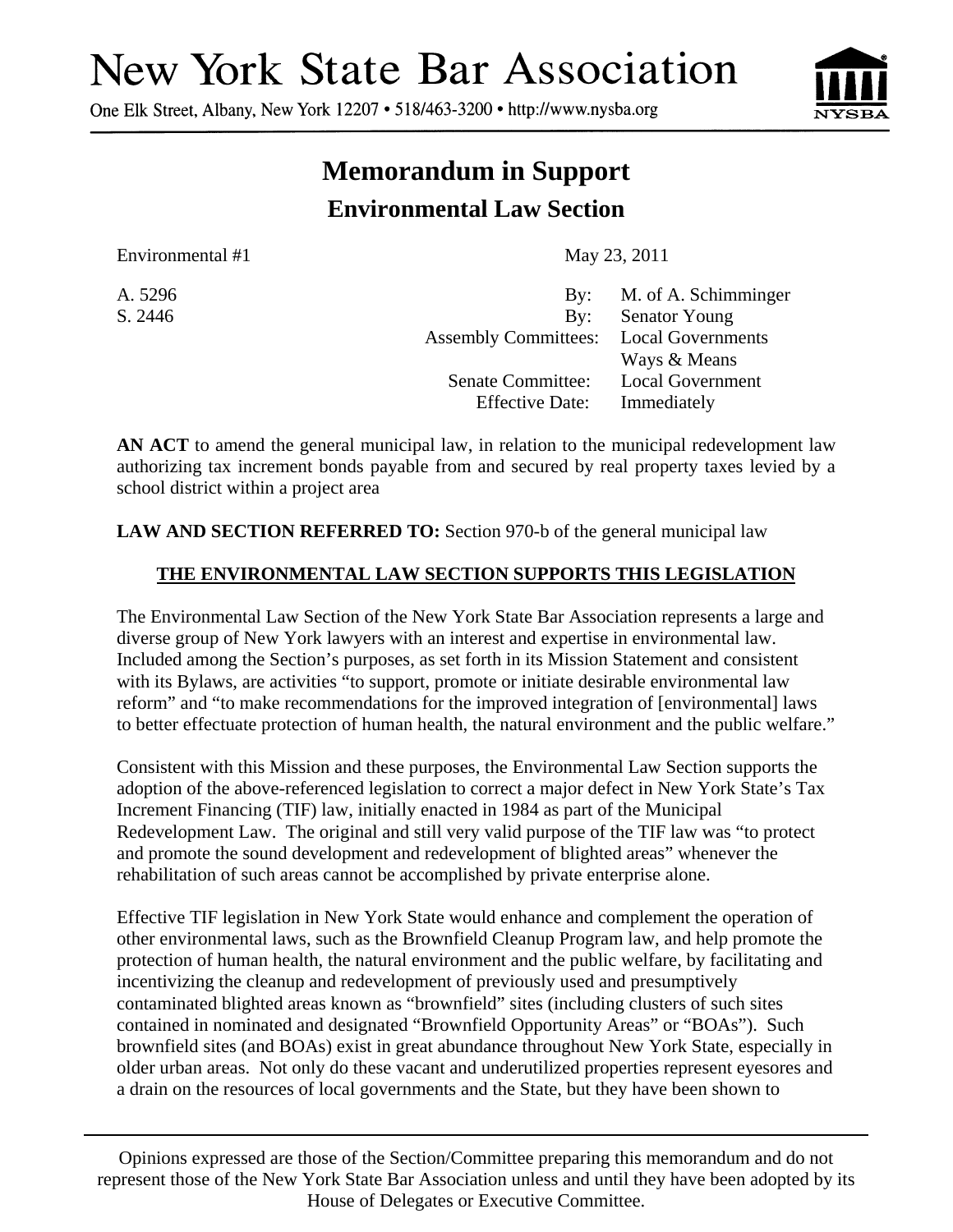depress the value and productivity of surrounding properties. Workable TIF legislation would give local governments a powerful new tool to revitalize blighted areas and promote muchneeded economic development—and would do so without handouts from Albany or added burdens on taxpayers.

We support the indicated TIF reform bills for the following reasons:

1. They would correct a defect in New York's existing TIF enabling legislation that has prevented this powerful financing tool, which is successfully used in almost every other U.S. state and territory, from being used in New York more than twice in the last 27 years. Specifically, TIF bonds must be attractive to investors in order for the program to work. Investors will only invest in them if the projects being financed are viewed as well-conceived and likely to succeed and if the bonds are properly secured by incremental property tax revenues from TIF-enabled economic development projects to fully repay TIF bond principle, interest and expenses within the life of the bond. If incremental revenues from participating school districts are excluded from the equation, thereby eliminating as much as two-thirds (or more) of newly stimulated property tax proceeds from the equation in many parts of the State, TIF bonds become a much less attractive and much more risky investment option. The legislation we support would authorize, but not require, school districts within a proposed redevelopment area (TIF district) to opt-in to the TIF project, after full review and public process. On this basis, the State School Boards Association enthusiastically supported a predecessor version of the Schimminger bill (with the same opt-in authority) in 2008.

2. The legislation would further bolster TIF instruments as investment vehicles by giving sponsoring municipalities the authority, where necessary, to utilize a portion of sales tax revenues attributable to business activities within a TIF district to further guarantee repayment of TIF debt. Such earmarking of partial sales tax revenues would be especially appropriate where TIF investments facilitate or enable sales tax-generating commercial or industrial development activity.

3. To further incentivize investment in TIF bonds, the legislation would also allow municipalities to tap into revenues from special assessment districts within designated TIF districts, where necessary to ensure full coverage of TIF indebtedness.

4. The added reassurance to investors provided by each of the preceding financial guarantee mechanisms will all help ensure that TIF bonds are attractive to investors (and to bond-rating agencies) without providing exorbitant rates of interest.

5. The legislation would expand allowable uses of TIF funding to include authority to acquire land for "environmental remediation and brownfield redevelopment" purposes, making clear that brownfields are a covered subset of "blighted" properties, and avoiding the need for often complex "blight" determinations where a "brownfield" has been denominated as such by NYSDEC or the Department of State under the BCP or BOA programs.

6. Finally, the legislation would require municipal assessment officers to make annual "good faith" estimates of the assessed values (collectively) of parcels in TIF districts and of the